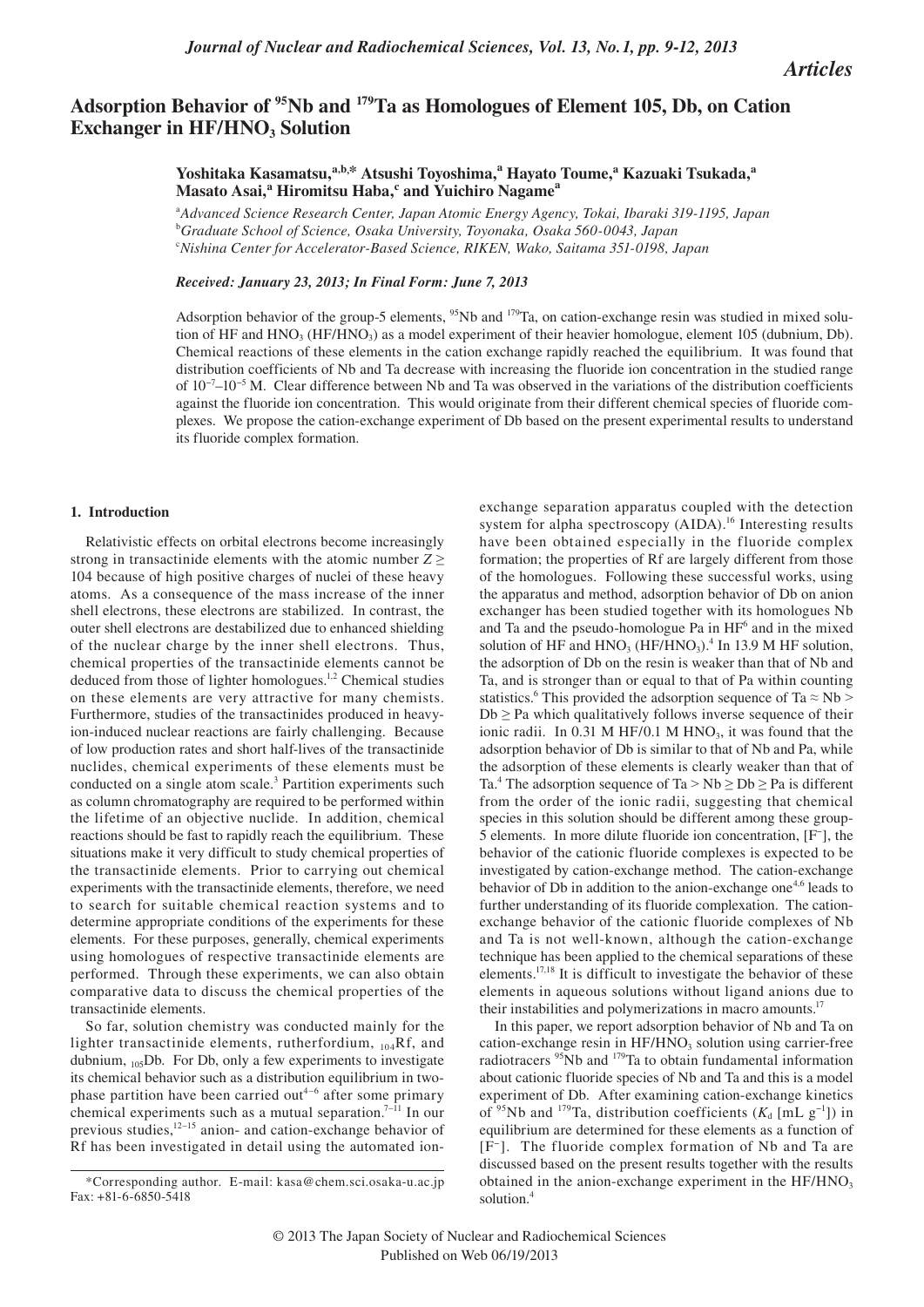#### **2. Experimental**

The nuclides <sup>95</sup>Nb ( $T_{1/2}$  = 34.97 d) and <sup>179</sup>Ta ( $T_{1/2}$  = 665 d) were produced in the proton bombardments of <sup>nat</sup>Zr and <sup>nat</sup>Hf metallic foil targets, respectively, at the RIKEN K70 AVF cyclotron. The incident energy of the proton beam was 14 MeV with the beam current of approximately 5  $\mu$ A. The <sup>95</sup>Nb and <sup>179</sup>Ta radiotracer solutions were prepared by the same method as described in our previous paper $19$  and were stocked in 0.001 and 0.01 M HF solutions in perfluoro alkoxy (PFA) tubes.

The cation-exchange resin used was a strongly acidic cation exchanger MCI GEL CK08Y with a particle size of 25  $\mu$ m supplied from Mitsubishi Chemical Corporation. The commercially available resin in the Na<sup>+</sup> form was washed with distilled water and then stirred in  $2 M HNO<sub>3</sub>$  and  $2 M NaOH$ solutions alternately three times. After stirred in  $2 M HNO<sub>3</sub>$ , the resin was washed with distilled water until it is neutralized, and then dried in a vacuum oven at 70 °C for 24 h. After grinding the resin, it was kept in a desiccator.

Kinetics of the cation-exchange reaction for <sup>95</sup>Nb and <sup>179</sup>Ta was investigated in  $10^{-5}$ ,  $10^{-4}$ , and  $10^{-3}$  M HF/0.1 M HNO<sub>3</sub> solutions by measuring the time dependence of the  $K_d$  values in the cation exchange. The dried resin with a weight of 20–100 mg and 3 mL of HF/HNO<sub>3</sub> solution containing the <sup>95</sup>Nb and <sup>179</sup>Ta radiotracer solution were mixed in a polypropylene (PP) tube. The mixture was shaken at  $22 \pm 1$  °C and then separated by centrifugation. Mixing time which includes the time consumed for the shaking and centrifugation was varied between 10 and 2880 min. After centrifugation, 1 mL of the supernatant solution was precisely pipetted into a small polyethylene tube and it was subjected to γ-ray spectrometry using a Ge detector. A standard 1 mL solution of  $95Nb$  and  $179Ta$  was prepared in the same way without the resin and was subjected to γ-ray spectrometry. Non-adsorption of these radiotracers onto walls of PFA and PP tubes was also verified in  $10^{-5}$ ,  $10^{-4}$ , and  $10^{-3}$  M  $HF/0.1$  M  $HNO<sub>3</sub>$  by the same method as that in Reference 19.

The distribution coefficient in an ion exchange is obtained from eq 1:

$$
K_{\rm d} = \frac{A_{\rm r} V_{\rm s}}{A_{\rm s} m_{\rm r}}\,,\tag{1}
$$

where  $A_r$  and  $A_s$  are the radioactivities in the resin and solution, respectively,  $V_s$  is the volume of the solution (mL), and  $m_r$  is the mass of the dry resin (g). In the present experiment, the radioactivity in the resin,  $A_r$ , was evaluated by subtracting the radioactivity in the supernatant solution,  $A_s$ , from that in the standard solution.

According to the results of the above kinetics experiments, the  $K_d$  values of <sup>95</sup>Nb and <sup>179</sup>Ta in equilibrium were determined as a function of  $[F^-]$  in 10<sup>-5</sup>-10<sup>-3</sup> M HF/0.1 M HNO<sub>3</sub> with the mixing time of 1440 min.

#### **3. Results and Discussion**

In Figures 1 (a), 1(b), and 1(c), the  $K_d$  values of <sup>95</sup>Nb and <sup>179</sup>Ta in the cation exchange are shown as a function of the mixing time in  $10^{-5}$ ,  $10^{-4}$ , and  $10^{-3}$  M HF/0.1 M HNO<sub>3</sub>, respectively. The fluoride ion concentrations in these solutions were calculated to be  $1.1 \times 10^{-7}$ ,  $1.1 \times 10^{-6}$ , and  $1.1 \times 10^{-5}$  M, respectively, using the dissociation constants of HF and  $HF_2^{-20}$ As shown in Figures 1(a) to 1(c), the  $K_d$  values of Nb and Ta are almost constant in the studied time range of 10–2880 min, except for those of Ta at  $[F^+] = 1.1 \times 10^{-7}$  M. This means that the cation-exchange and fluoride-complexation reactions reached the equilibrium states more rapidly than the studied time range. For Ta, in the lowest concentration solution at [F− ]  $= 1.1 \times 10^{-7}$  M, these reactions might be relatively slow.

Figure 2 shows variations of the  $K_d$  values of <sup>95</sup>Nb and <sup>179</sup>Ta



**Figure 1.** Distribution coefficients of <sup>95</sup>Nb and <sup>179</sup>Ta as a function of mixing time in (a)  $10^{-5}$ , (b)  $10^{-4}$ , and (c)  $10^{-3}$  M HF/0.1 M HNO<sub>3</sub> solutions. The values of  $95$ Nb and  $179$ Ta are depicted by open triangles and open circles, respectively.

in the cation exchange as a function of [F<sup>-</sup>] in HF/0.1 M HNO<sub>3</sub>. For comparison, the  $K_d$  values of <sup>95</sup>Nb and <sup>179</sup>Ta in the anion exchange previously obtained in HF/0.1 M  $HNO<sub>3</sub><sup>4</sup>$  are also plotted. As  $[F^-]$  increases, the  $K_d$  values of Nb and Ta in the cation exchange decrease in the studied [F− ] range between 10−7 and 10−5 M, representing that the abundance of the cationic complexes of Nb and Ta in the solution decreases with increasing [F− ] owing to the consecutive formation of the neutral and anionic fluoride complexes. This result gives a consistent picture with their anion-exchange behavior that the  $K_d$  values increase with increasing [F<sup>−</sup>]. The  $K_d$  values in both the cation and anion exchange are low around [F− ] of 10−5 and 10−6 M for Nb and Ta, respectively, suggesting that the neutral complexes of these elements are dominant in each concentration range.

The stable oxidation states of Nb and Ta in aqueous solution are both +5 and their ionic radii in the same coordination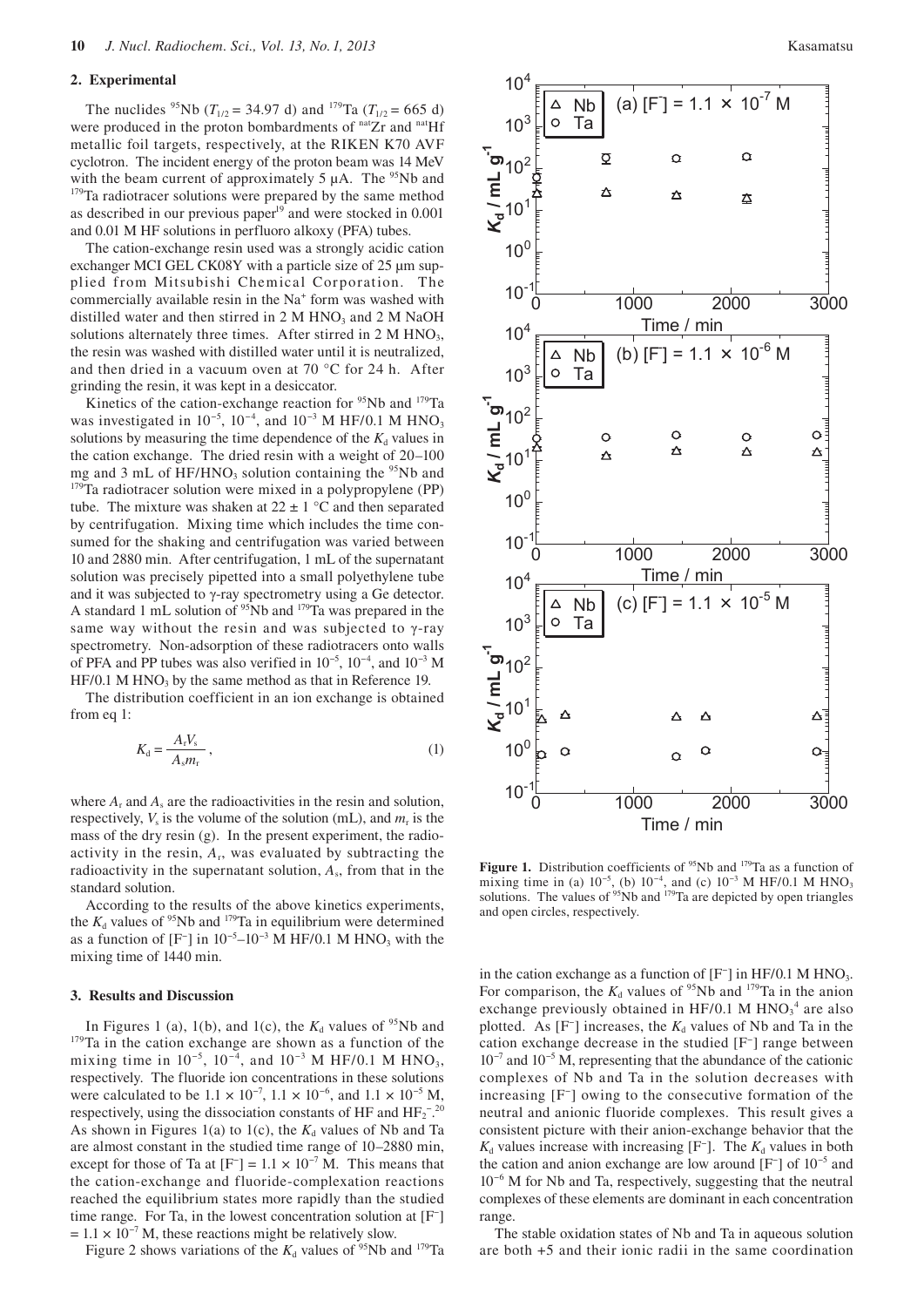

**Figure 2.** Distribution coefficients of  $95Nb$  and  $179Ta$  in the cation exchange (CIX) in HF/0.1 M  $HNO<sub>3</sub>$  solutions as a function of the fluoride ion concentration together with the data of  $95$ Nb and  $179$ Ta obtained in our previous anion-exchange (AIX) experiment<sup>4</sup>. The plots of  $95Nb$  and  $179Ta$  obtained in this work are depicted by open triangles and open circles, respectively, and those of <sup>95</sup>Nb and <sup>179</sup>Ta in the anion exchange are shown as closed triangles and closed circles, respectively.

number are almost the same. The charge densities of the complexes of Nb and Ta are, therefore, expected to be very close with each other if these metal ions form the complexes with the same configuration. Indeed, the group-4 elements Zr and Hf, having the +4 stable oxidation state and very close ionic radii, form the same complexes and represent similar adsorption behavior on resins. $12-15$  In contrast, the adsorption behavior on the cation- and also anion-exchange resin is clearly different between Nb and Ta as shown in Figure 2. In our previous report,<sup>4</sup> different behavior between Nb and Ta in the anion-exchange distribution was attributed to the difference in their chemical species; Nb forms oxo-fluoro complexes and Ta forms fluoride complexes,<sup>21–24</sup> which leads to higher  $K_d$  values of Ta than those of Nb. For the present results, therefore, it could be also suggested that Nb and Ta exist as different cationic species in the studied [F<sup>-</sup>] range between  $10^{-7}$  and  $10^{-5}$ M. Metal ions of Nb and Ta may form the complexes such as fluoride or oxo-fluoro species with different positive charges. Otherwise, Nb may form oxo-fluoro complexes having lower charge densities than those of the fluoride complexes the same as that in higher  $[F^-]$  range,<sup>21–24</sup> which leads to lower  $K_d$  values of Nb than Ta.

We are planning to perform the on-line cation-exchange experiment of Db as well as Nb and Ta under the present conditions. Formation of the cationic fluoride complexes of Db will be investigated by comparing the data for Db with the present ones for Nb and Ta. The comprehensive discussion with the results obtained in the anion- and cation-exchange experiments will further deepen understanding of the properties of the fluoride complexes of Db.

## **4. Conclusion**

Cation-exchange behavior of  $95$ Nb and  $179$ Ta was studied in  $HF/0.1$  M HNO<sub>3</sub> by batch method. It was found that reaction kinetics of both the elements in the cation exchange is fast under the present experimental conditions, whereas that of Ta in the solution with the lowest  $[F^-]$  of  $10^{-7}$  M may not be sufficiently fast. The  $K_d$  values of Nb and Ta decreased with increasing [F− ], indicating that the neutral and anionic fluoride complexes are formed as [F− ] increases. Adsorption behavior on the cation-exchange resin was clearly different between Nb and Ta in the studied  $[F^-]$  range of  $10^{-7}$ – $10^{-5}$  M. This suggests that the chemical species of the fluoride complexes are different between these elements. The investigation on the cation-exchange behavior of Db under the present experimental conditions would lead to the further understanding of the fluoride complex formation of Db.

## **Acknowledgement**

The authors express their gratitude to the crew of the RIKEN K70 AVF cyclotron for their invaluable assistance in the production of  $95$ Nb and  $179$ Ta.

## **References**

- (1) M. Schädel, *The Chemistry of Superheavy Elements* ed. M. Schädel (Kluwer Academic Publishers, Dordrecht, 2003).
- (2) M. Schädel, Angew. Chem. Int. Ed. **45**, 368 (2006).
- (3) R. Guillaumont, J. P. Adloff, A. Peneloux, and P. Delamoye, Radiochim. Acta **54**, 1 (1991).
- (4) Y. Kasamatsu, A. Toyoshima, M. Asai, K. Tsukada, Z. J. Li, Y. Ishii, H. Toume, T. K. Sato, T. Kikuchi, I. Nishinaka, Y. Nagame, H. Haba, H. Kikunaga, Y. Kudou, Y. Oura, K. Akiyama, W. Sato, K. Ooe, H. Fujisawa, A. Shinohara, S. Goto, T. Hasegawa, H. Kudo, T. Nanri, M. Araki, N. Kinoshita, A. Yokoyama, F. L. Fan, Z. Qin, Ch. E. Düllmann, M. Schädel, and J. V. Kratz, Chem. Lett. **38**, 1084 (2009).
- (5) W. Paulus, J. V. Kratz, E. Strub, S. Zauner, W. Brüchle, V. Pershina, M. Schädel, B. Schausten, J. L. Adams, K. E. Gregorich, D. C. Hoffman, M. R. Lane, C. Laue, D. M. Lee, C. A. McGrath, D. K. Shaughnessy, D. A. Strellis, and E. R. Sylwester, Radiochim. Acta **84**, 69 (1999).
- (6) K. Tsukada, H. Haba, M. Asai, A. Toyoshima, K. Akiyama, Y. Kasamatsu, I. Nishinaka, S. Ichikawa, K. Yasuda, Y. Miyamoto, K. Hashimoto, Y. Nagame, S. Goto, H. Kudo, W. Sato, A. Shinohara, Y. Oura, K. Sueki, H. Kikunaga, N. Kinoshita, A. Yokoyama, M. Schädel, W. Brüchle, and J. V. Kratz, Radiochim. Acta **97**, 83 (2009).
- (7) M. K. Gober, J. V. Kratz, H. P. Zimmermann, M. Schädel, W. Brüchle, E. Schimpf, K. E. Gregorich, A. Türler, N. J. Hannink, K. R. Czerwinski, B. Kadkhodayan, D. M. Lee, M. J. Nurmia, D. C. Hoffman, H. Gäggeler, D. Jost, J. Kovacs, U. W. Scherer, and A. Weber, Radiochim. Acta **57**, 77 (1992).
- (8) K. E. Gregorich, R. A. Henderson, D. M. Lee, M. J. Nurmia, R. M. Chasteler, H. L. Hall, D. A. Bennett, C. M. Gannett, R. B. Chadwick, J. D. Leyba, D. C. Hoffman, and G. Herrmann, Radiochim. Acta **43**, 223 (1988).
- (9) J. V. Kratz, H. P. Zimmermann, U. W. Scherer, M. Schädel, W. Brüchle, K. E. Gregorich, C. M. Gannett, H. L. Hall, R. A. Henderson, D. M. Lee, J. D. Leyba, M. J. Nurmia, D. C. Hoffman, H. Gäggeler, D. Jost, U. Baltensperger, Ya. Nai-Qi, A. Türler, and Ch. Lienert, Radiochim. Acta **48**, 121 (1989).
- (10) M. Schädel, W. Brüchle, E. Schimpf, H. P. Zimmermann, M. K. Gober, J. V. Kratz, N. Trautmann, H. Gäggeler, D. Jost, J. Kovacs, U. W. Scherer, A. Weber, K. E. Gregorich, A. Türler, K. R. Czerwinski, N. J. Hannink, B. Kadkhodayan, D. M. Lee, M. J. Nurmia, and D. C. Hoffman, Radiochim. Acta **57**, 85 (1992).
- (11) H. P. Zimmermann, M. K. Gober, J. V. Kratz, M. Schädel, W. Brüchle, E. Schimpf, K. E. Gregorich, A. Türler, K. R. Czerwinski, N. J. Hannink, B. Kadkhodayan, D. M. Lee, M. J. Nurmia, D. C. Hoffman, H. Gäggeler, D. Jost, J. Kovacs, U. W. Scherer, and A. Weber, Radiochim. Acta **60**, 11 (1993).
- (12) H. Haba, K. Tsukada, M. Asai, A. Toyoshima, K. Akiyama,